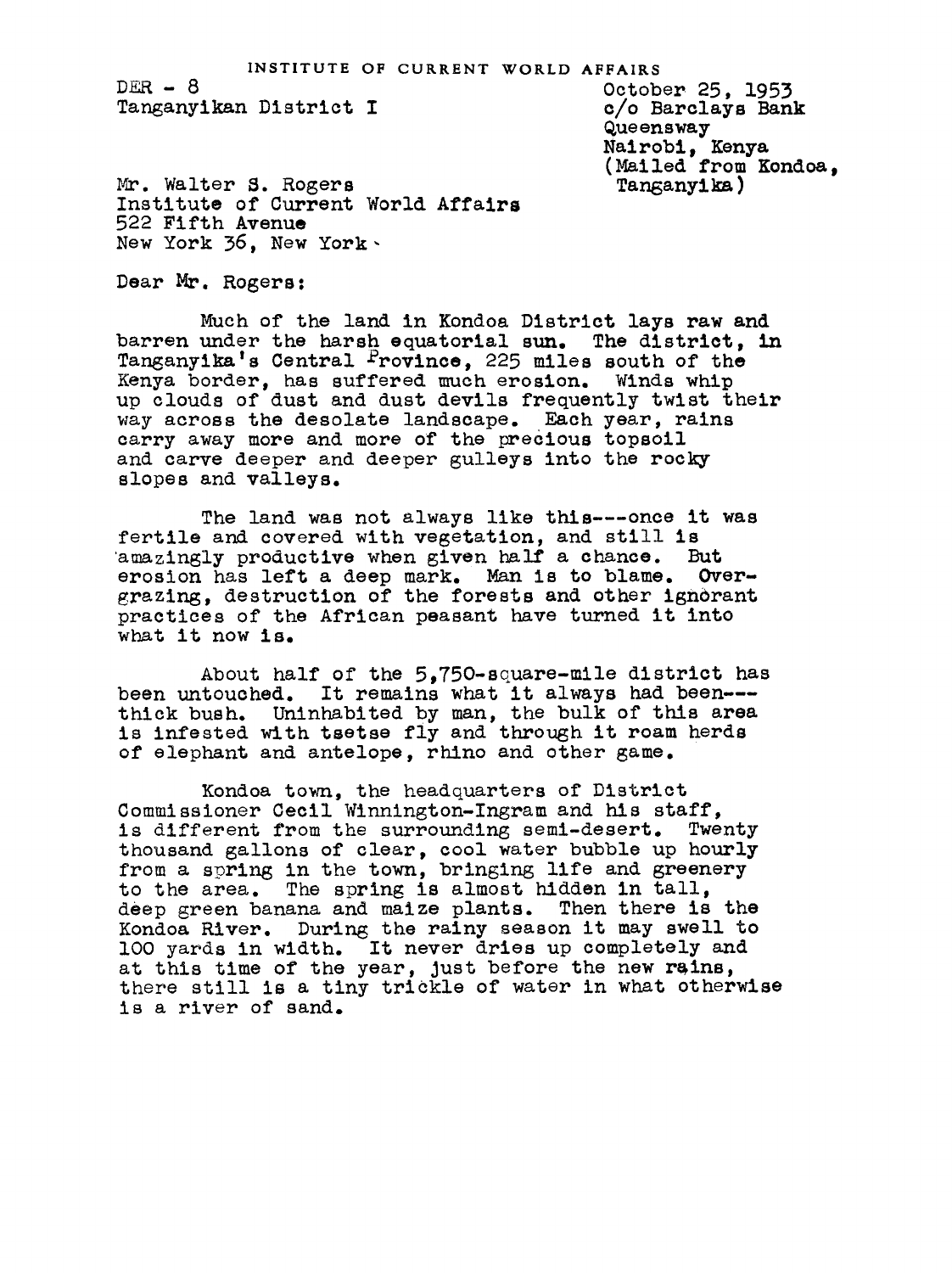$DER - 8$   $-2$   $-$ 

Palm trees brought in from the Coast grow along the river and throughout the little (population: 1,580) town. Mud and wattle native houses and tiny dukas or stores line the sandy streets. Tropical flowers bloom and huge shade trees protect a sleepy citizenry from the sun. A tame monkey scampers around on the duka roofs. Because of the altitude (4,000-odd feet), the nights are cool.

Most of Kondoa a Africans are Muslims, converted by the Arab ivory hunters who settled here. Some of the others are Christians and the rest remain Pagan animists. Many of the African Muslims have adopted the kanzu or long white gown and the red, tasseled fez or tarbushl of the Arabs. Instead of the tarbushl, some wear the kofia or white skull cap, often intricately embroidered, of the Arabs.

There are three mosques in Kondoa, a Church Missionary Society (Church of England) church with an African parson and a mission of the Italian Catholic fathers of the Passionist Order.

Kondoa's dukas are operated by Arabs and Indians. The dukas have little to offer the buyer and what they have is covered with dust collected during the long Journey on Africa's Great North Road from Arusha, 173 miles to the north or from Dodoma, the provincial headquarters 104 miles to the south. But, except for the handful of European officials and missionaries,\* no one has much money, so the lack of goods makes little difference. And one gets used to dust in East Africa.

There are no telephones and no railroads in Kondoa. There is a landing strip 825 yards long for small aircraft and the other day a tiny plane put down to fill his tanks with gasoline. An experienced traveler, he carried his own. Kondoa has no aviation 8as. The pilot was on his way from Rhodesia to Nairobi. It was quite an event---the first plane to land here during the year. Life proceeds at an easy pace in Kondoa and all would be serene if it were not for---Mau Mau:

<sup>\*</sup> There are 81 Europeans in Kondoa District, all missionaries and offficials and their dependents, ll7 Indians, 254 Arabs, 90 Somalis and # Goans. The African population is estimated at 154.000.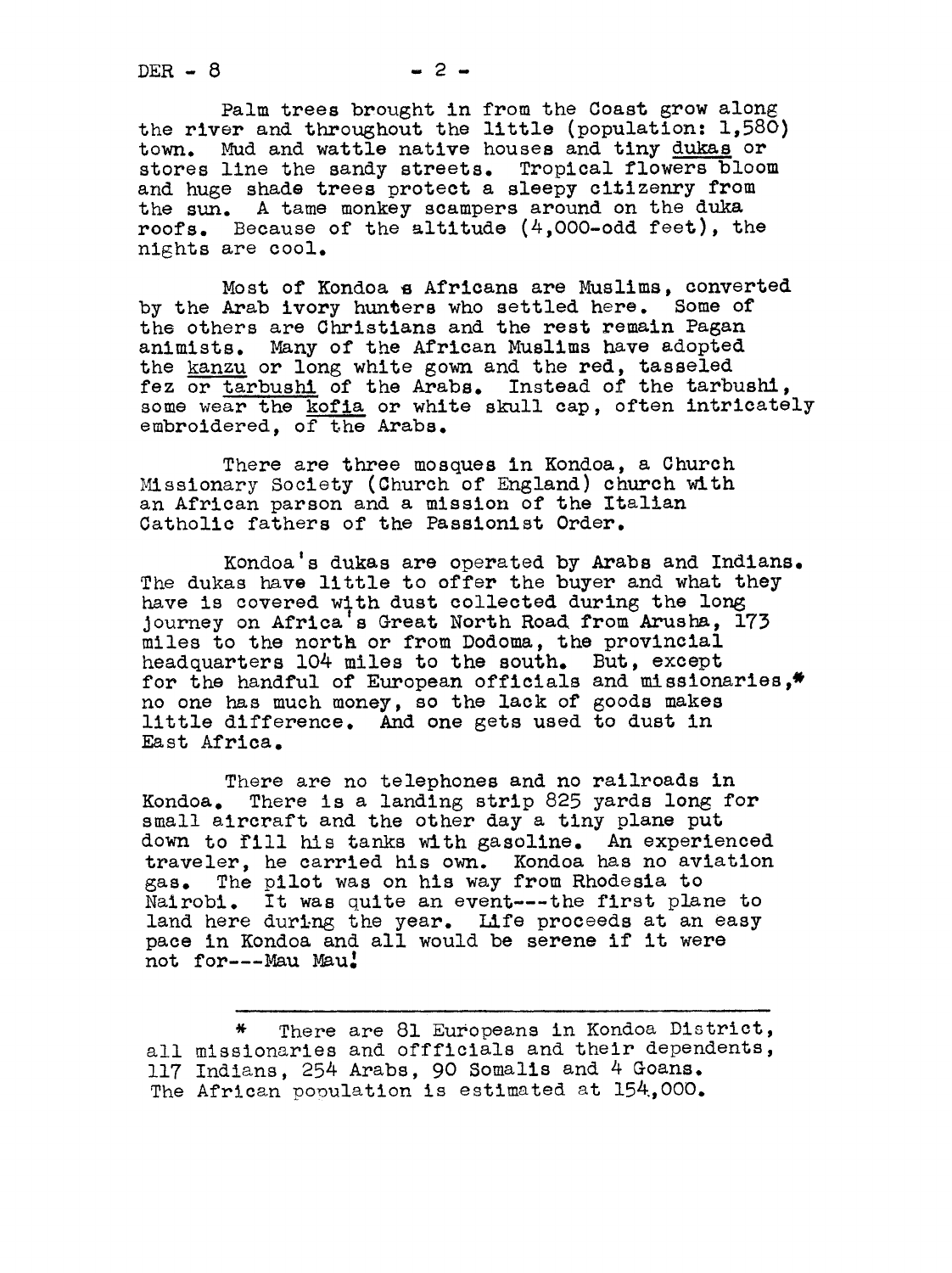$DER - 8$   $-3$   $-3$ 

Mau Mau invades the town at about 10:30 each morning, followed by a churning fury of dust. Frightened Africans scatter as Mau Mau roars around snake-like bends in the road, splashes through the inch or so of water at the river ford and comes to a grinding halt in front of the duka of Mr. Gordhanbhai A. Patel. "Mau Mau.'" exclaims the African duka idler.

An outsider might be inclined to call it Just another bus---or at least a  $4$   $1/2$  ton Mercedes-Benz truck fitted with a rattletrap bus body bearing the information: "Paramount Bus Co., Arusha to Dodoma." But the town's Africans, shaken in body and soul by its speed and considering it dangerous, have labeled it Mau Mau. Further, some of them whisper, the driver is thought to be a Kikuyu!

Patel, an Indian who acts as local agent for Paramount in addition to running the duka, is irked at the nickname. "Why do they call it Mau Mau?" I asked him as my cook, Ramazan, an Irangi tribesman, was<br>buying the day's groceries from Mrs. Patel.

"Look," said Patel, waving his hands at the Africans in front of the duka. "They have to have a name for everything. Well, this bus is new---we Just started up eight months ago---so they have to think up a name for it. They hear about this Mau Mau business in Kenya. They've never heard that name before so they decide to call the bus by that name. It's just a name, that's all. It doesn't mean a thing.

"They might just as well have called it Patel--or Reed---or Mickey Mouse."

Patel invited me to Join him for a cup of tea. An African brought out chairs and we sat down next to the row of tables that serve as a counter. Mau Mau (the bus) is not dangerous, Patel said, but he added that it has to keep up with competition from the bus operated by Harchand Singh, the old established bus operator on the Arusha to Dodoma run. "Do they race on the roads as the Africans complain?" I asked. Well," said Patel, "Mau Mau has to cover 277 miles with many, many stops to allow passengers, some of them encumbered with bicycles, chickens and baskets of produce, to get on and off. So sometimes there might be a little bit of a hurry. But we try to keep to 35---no, 30---miles an hour," Patel said.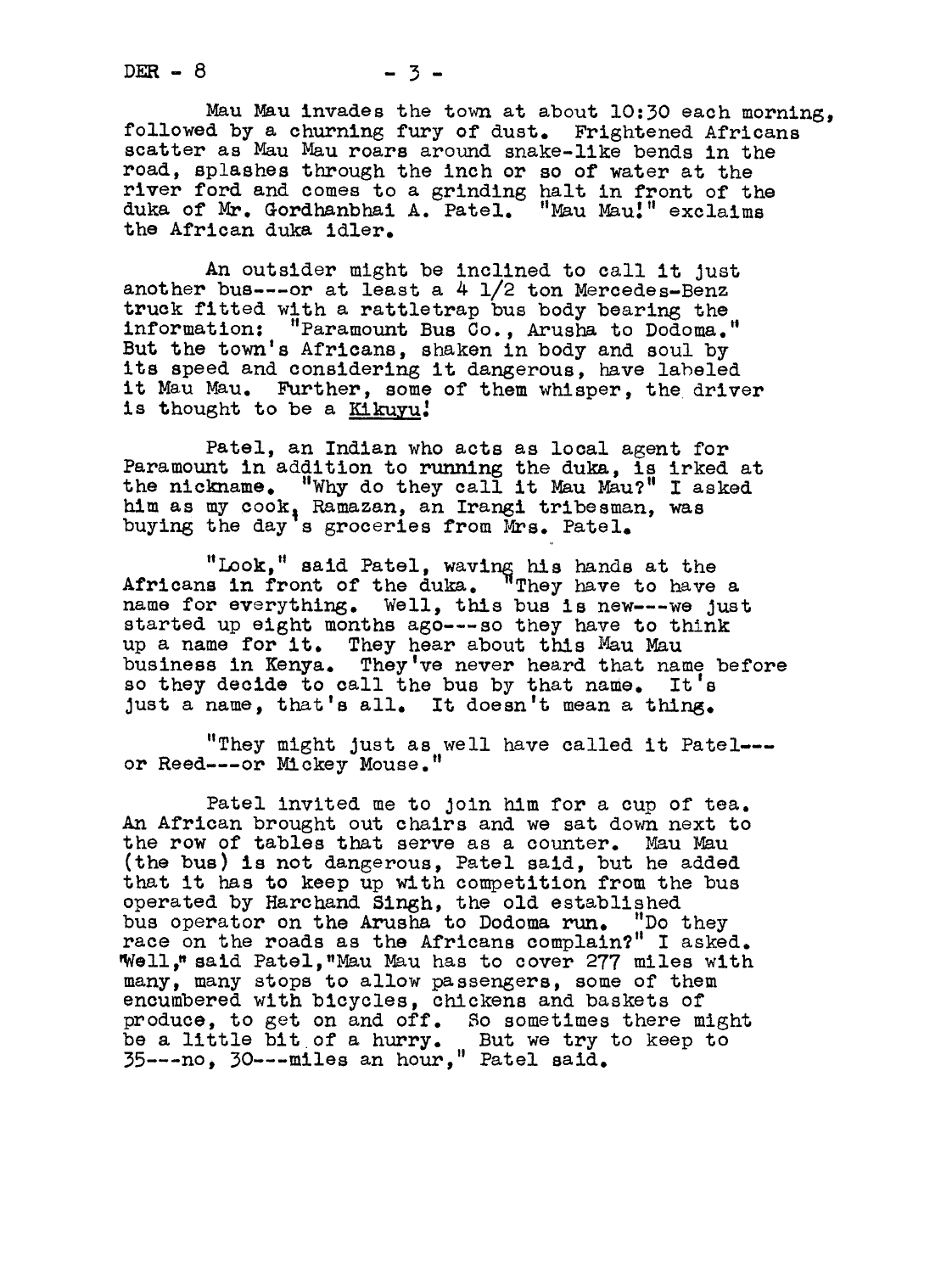$DER - 8 - 4 -$ 

By someone else I was told that Mau Mau and Harchand Singh's bus once were coming at .opposite directions toward a narrow one-vehicle bridge. Each driver tooted angrily for the right of way. Neither ave quarter. Harchand Singh's bus took possession of the bridge first and Mau Mau had to take a header into the ditch.

Mau Mau came roaring up Just as we were finishing our tea. Africans crowded aboard till it seemed there was not enough room for even one more chicken. I went out to photograph the spectacle, but before I could get the cover off the lens, Mau Mau was gone in a swirl of dust. Harchand Slngh's driver, who had been crowding the last passenger aboard, took off in pursuit.

Back in the duka, I bought a bottle of Scotch for 27 shillings (\$3.781. "0ooo," exclaimed Ramazan after he had studied the receipt for two minutes. "What do you think this is, Ramazan---milk you buy for 30 cents (4 cents U. S.)?" Patel exploded in Swahili, fearful that Ramazan-would ruin a sale.

Ramazan continued to be understandably amazed at my extravagance. I pay him 20 shillings (\$2.80) a week, which is above the local scale. The figure had been suggested by Ramazan---presumably as a bargaining point as he appeared a bit surprised when I agreed to it.

The nearby African market was crowded with Africans trading in produce they had carried to town On their heads. The pombe or African beer shop also was crowded and three drunken Masai moran or young warriors were Indulging in horseplay in the middle of the street to the amusement of the villagers, who, however, kept at a discreet distance from the spear toting moran. One moran got hold of another's long, red ochred hair and spun him around. They seuffled in drunken friendliness for a while, then tottered back arm in arm to the pombe shop.

Given an even wider berth were a dozen young men of the Barabaig tribe who pased through the village. The tribe is noted for its ritual murders. Four Barabaig were hanged at Dodoma earlier this year for a series of ritual killings that ended 18 months ago and it was hoped then that this would end the custom. But recently the bodies of two African women were found, mutilated in the Barabaig fashion. As the Barabaig passed by, an Irangi said to me:<br>"Watu wabaya!" ("Bad men:")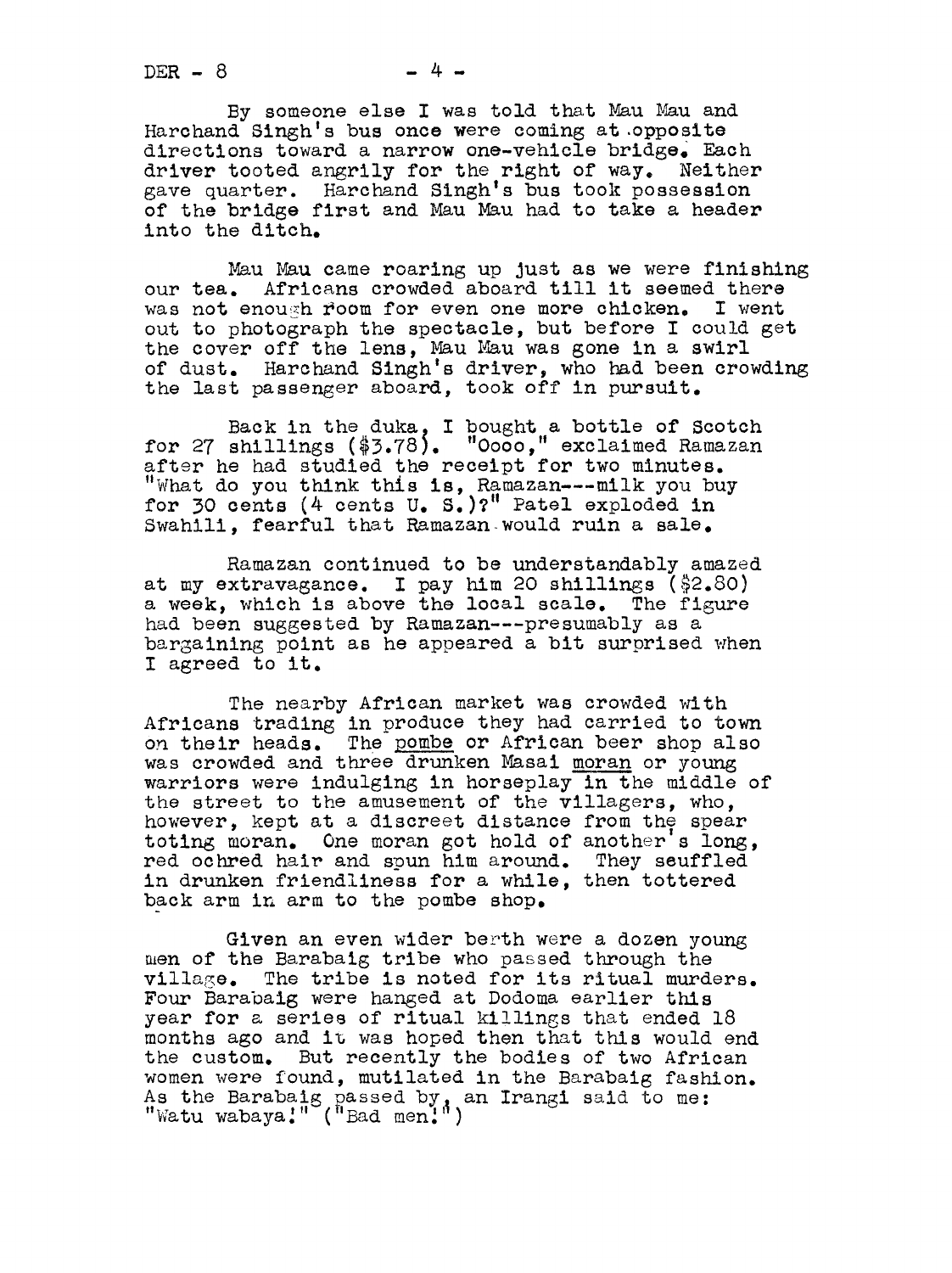$DER - 8$   $-5 -$ 

Driving back to my house, Ramazan complained about the current inflationary bride price. Fathers, he griped, now demand five cows. 10 goats and 40 shillings  $(5.60)$ ---or more---for a daughter. Ramazan, who is 29, has one wife now and three children but wants at least one more wife. He is fairly well off by local standards, owning 30 cows and 20 goats. He amassed his fortune during the war as a cook in the King's African Rifles and saw service in Egypt, India and Burma.

That afternoon it rained for the first time in months. It hardly dampened down the dust, but it was Joyfully received by Kondoa. Ramazan stood at the kitchen window and blew kisses at the dark clouds.

Life goes on this way in Kondoa wlth nothing more disturbing than Mau Mau's daily invasions. There more disturbing than Mau Mau's daily invasions. This no Mau Mau of the Kenya variety and little or no<br>anti-European feeling among Kondoa District's three tribes---the Warangi, the Waburunge and the Wasandawe.

The Warangi are considered the most advanced of the three, but still are nowhere near the level attained by other East African tribes such as Kenya's Kikuyu or the Wachagga to the northeast in Tanganyika. The British administrators here describe the Warangi as just beginning to develop a political consciousness. with the result that they are beginning to argue with the government officials. This is being encouraged by government as a step toward the development of political maturity.

Before the Germans took over Tanganyika' around 1883, the Warangi, as far as is known, had no central government. Rather they were grouped in small family units.

The Germans created sub-chiefs for the tribe. When the British captured Tanganyika in World War I. they appointed one of these sub-chiefs, Salim, as chief of the whole tribe.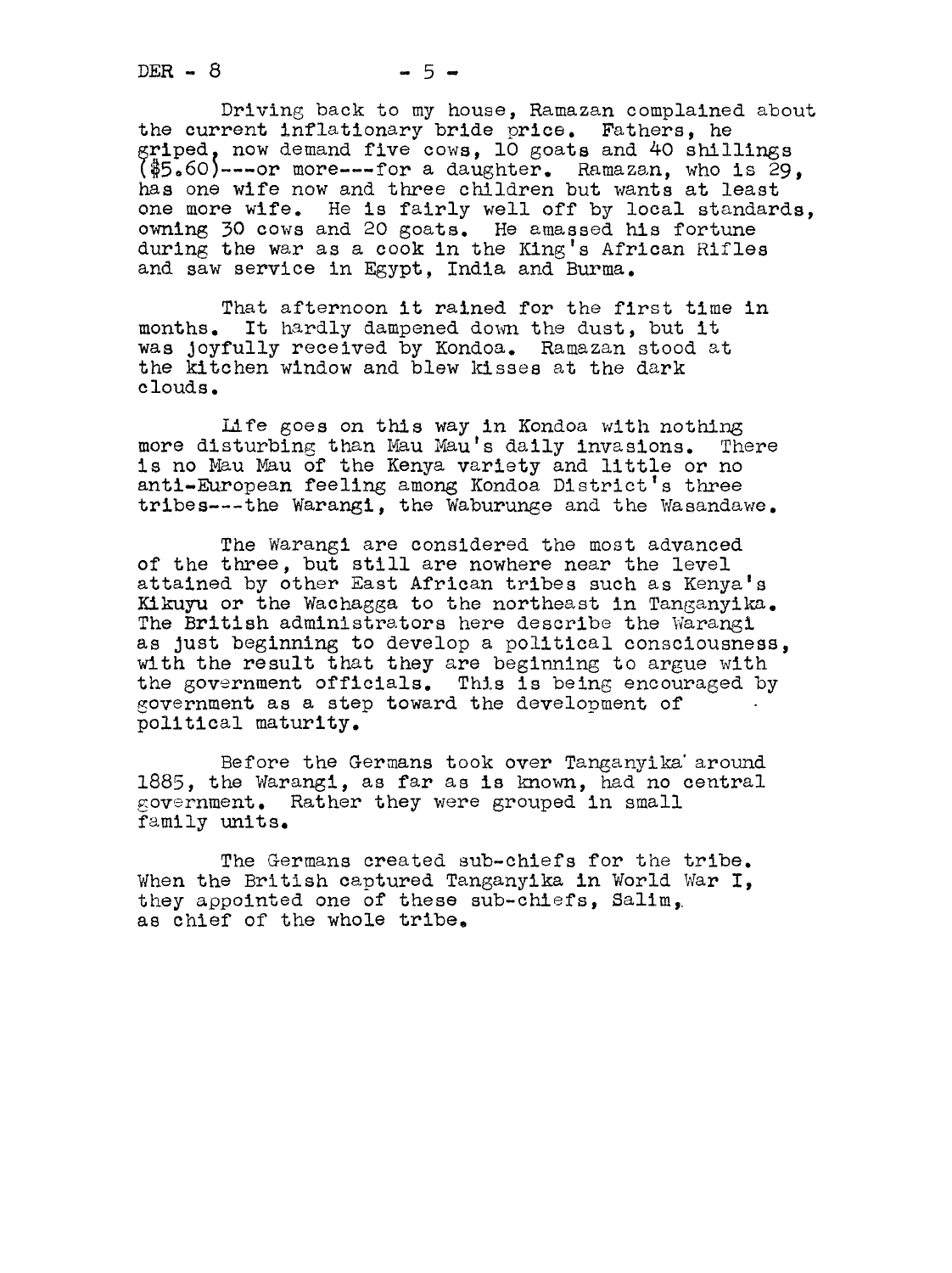$DER - 8$  -6-

After his death in 1947, his son, Heri\*, was appointed chief. He seems to be popular with his people and on trips I took with him in the district he was greeted with much respect. He was described in one official report as combining "firmness and tact." Old Chief Salim was more noted for his firmness. It is said that even in his old age, he continued to wield a cane with righteous vigor on the backsides of erring tribesmen.

The Warangi are the largest of the three tribes, with 30,0OO taxpayers, compared with 8,500 for the Wasandawe and 2,500 for the Waburunge. The Wasandawe are of anthropological interest as they are considered akin to the Bushmen of South Africa's Kalahari Desert. It is said they contain more of the aboriginal African stock than other Tanganyikan tribes. Their language is adorned with clucks and gutturals similar to those used by the Bushmen. They originally were a hunting and honey-gathering people, but now have taken up herding and somewhat ineffectual cultivation. They continue though with some hunti They continue though with some hunting and honey-gathering.

The first contact made by these tribes with non-Africans is believed to have been with Arab ivory hunters who arrived in the last century. The area was not on the Arab slave routes and thus escaped the horrors inflicted on other East African tribes.

Records show that the Germans were in Kondoa in 1897 and that they posted medical, veterinary and police officers to the town in 1906. The Germans built a fort on the hill next to the river. South African troops captured Kondoa in 1916 and the Germans, retreating under fire, set the fort ablaze.

Only the picturesque double-storied officers' quarters remains of the fort today. It has become the boma or administrative headquarters. Among other relics of German rule are a "hanging" tree and several sturdy stone buildings now the homes of the British officials. In one, the old German police station, there are hooks in the ceiling from which Africans were strung up to be flogged.

The Arabs remained through German and British times and some intermarried with Africans. Relations between the two races are peaceful, though not entirely cordial.<br>One elderly African said to me: "There is some One elderly African said to me: intermarriage, but an African does not forget the treatment of the African in the old days. We are pulling together now, but we still remember the hardships given when we were their slaves."

Africans have no family names as such, but take their fathers' name---thus: Heri son of (written s/o) Salim.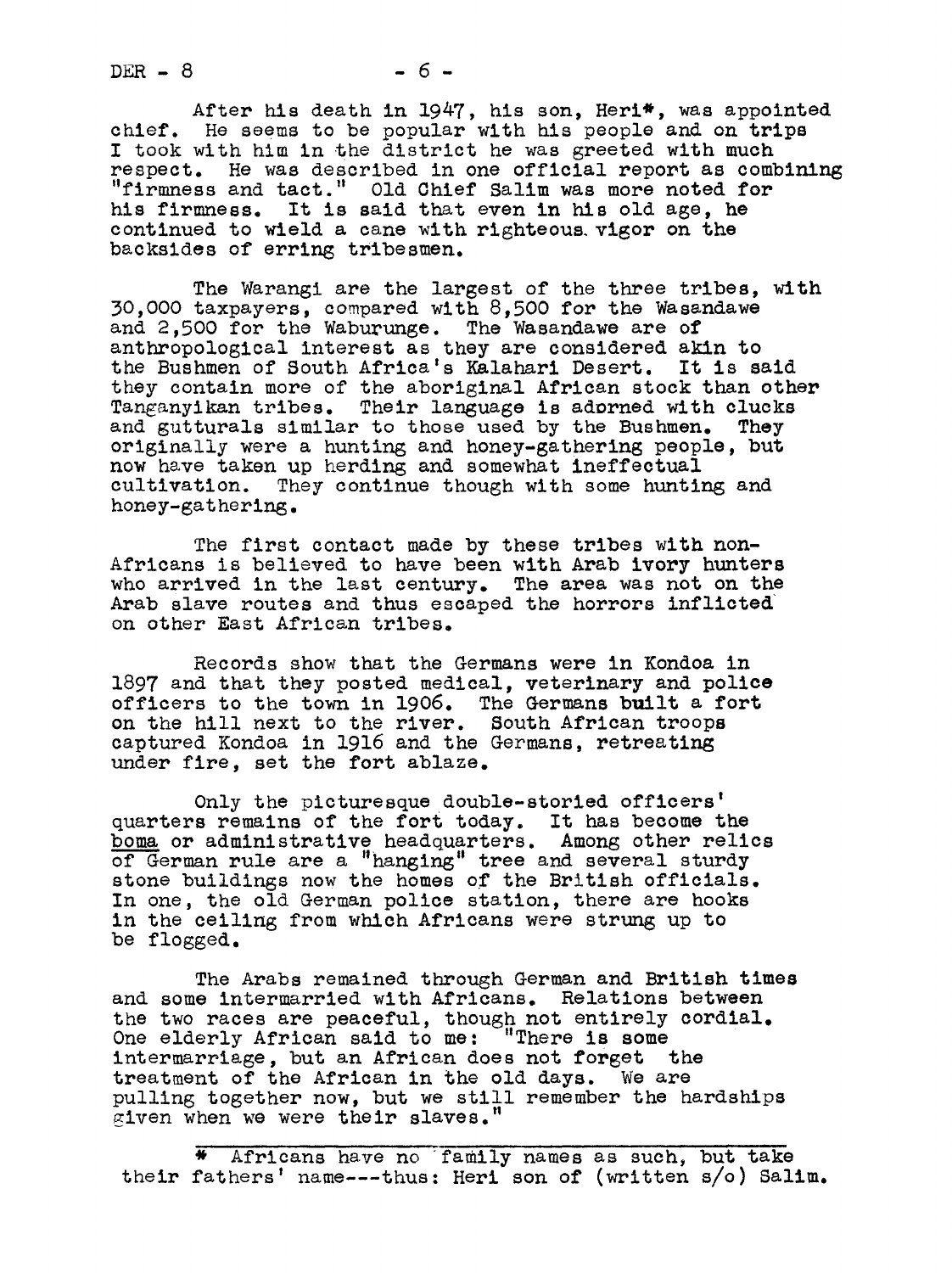Islam, though, has drawn them together and they worship at the same mosques. Some of the Tanganyikan sheikhs or Muslim religious leaders are Africans. Suleman s/o Alaily, a Somali who holds the responsible job of chief correspondence clerk at the boma, said to me he considers Islam better than Christianity for Africans because: "In the Muslim religion, there is no color bar. A black man can worship side by side with King Ibn Saud of Arabia. But in Tabora, you will find a Christian church where only Europeans 6o---I have seen it myself. If Europeans really followed Christianity, there could be no color bar."

In Kondoa itself there is no actual color bar and the government officials frequently invite Asians and Africans to their homes. Because of language differences and different customs though (Muslims for instance do not drink alcoholic beverages), close social relationships do not naturally follow.

Kondoa and Tanganyika as a whole have seen less development than neighboring Kenya. The British Protectorate over Kenya was declared in 1895, whereas British rule did not come to Tanganyika until many years later. Then the territory's status between the two world wars---that of a League of Nations mandate---served to retard development. Little money was invested because of its uncertain future; there were fears it would be handed back to Germany to appease Hitler.

The lack of development can be seen in literacy and education. Practically all of the older men are illiterate or all but illiterate. Only among the younger men, who have benefited by schooling introduced by the British, is there any degree of literacy.

Omarl, the African school supervisor for the district, said that only 5 to lO per cent of all school-age children in the district are attending Eovernment schools or those mission schools which are registered by the government---i, e., receive financial aid in exchange for maintaining certain academic standards. He said only 5 per cent of the schoolchildren reach the ninth and tenth years of education and only  $1$  or  $2$  per cent get to the llth and 12th years.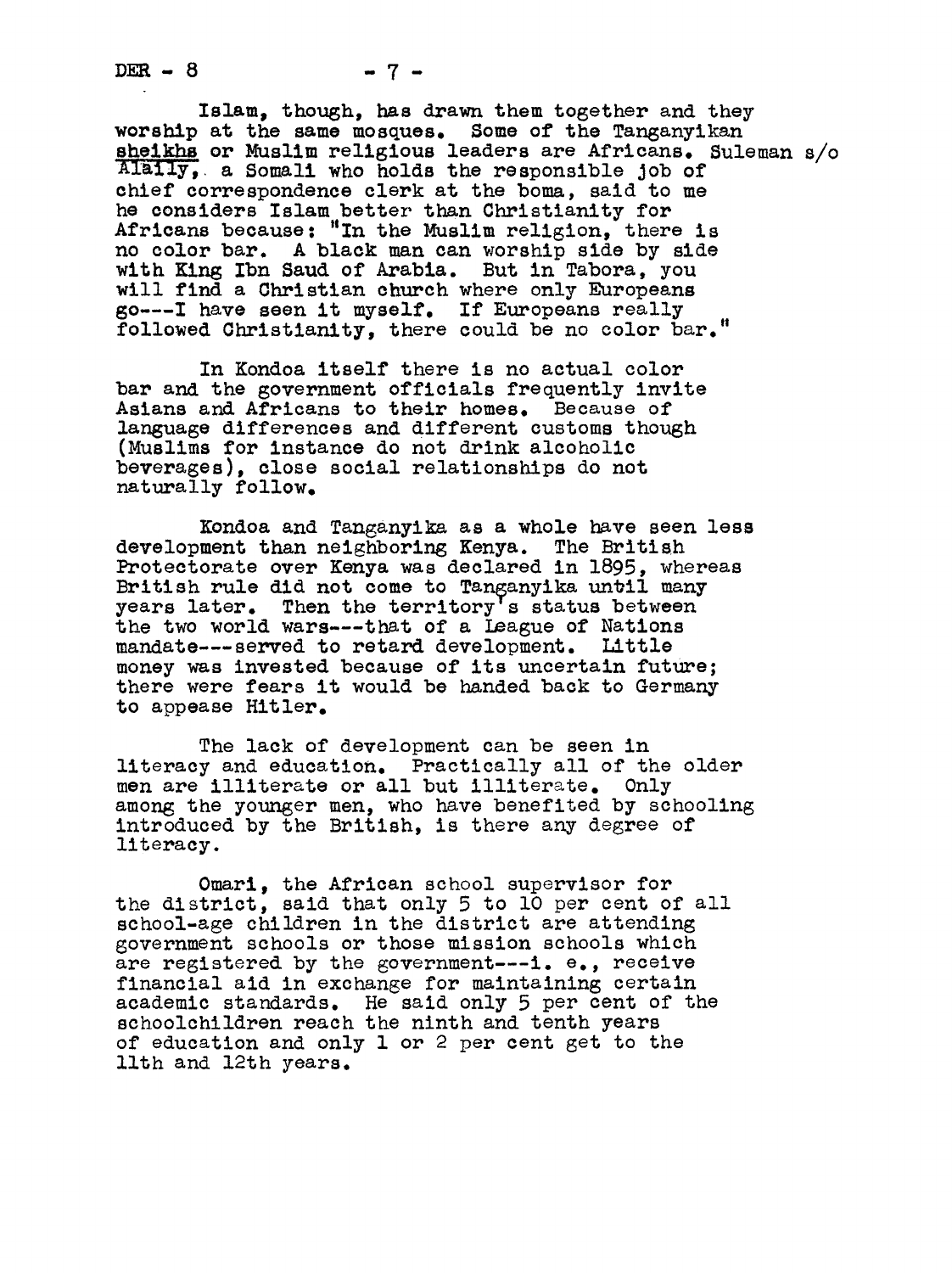$DER - 8$  -8 -8 -

Perhaps another 40 per cent of school-age children are attending "bush schools" operated by the Passionist Mission, Omari said. He and other officials consider the academic standards of these schools as very low. Only what amounts to a yesr or two of schooling is given, they say.

School enrollment will increase as more schools are built. An average of five new schools---some government, some registered mission---are being opened each year.

Omari, son of an African sheikh named Muhaji, is regarded as highly capable by Kondoa's British officials. He is 31 and has had lO years of schooling, plus two 2-month "refresher" courses. Instruction in his schools is carried on in Swahili, and Omari himself speaks English with difficulty.

In Kondoa, some of the older Africans say they preferred llfe under the Germans. The Germans were brutal sometimes, but you knew exactly where you stood. But with the easy-golng British, one never knows what to do, the old folks complain.

Among others, particularly the younger men. there is another attitude---one more promising to African advancement and self-government. Typical of this is the view held by Sylvester, a sad-faced young Christian clerk at the boms. "I don't like to say it, but I realize we are backward and we need to learn. The English are different from the Germans-- they are teaching us what we need to know."

The declared goal of British administration in Tanganyika is self government by all Tanganyikans within the Commonwealth and at Kondoa some first lessons are being given to prepare the Africans for their share in the task. A considerable degree of responsibility has been given to Africans such as Omari and Suleman.

On the side of representative government, the District Council was reorganized 15 months ago to give it a broader base. It now consists of eight elected members, eight nominated members and, on the "official" side, the three chiefs, four of the 13 sub-chiefs and 4 of the 63 village headmen. Winnington-Ingram serves as chairman. Eventually someone like Chief Heri may take over the chairmanship.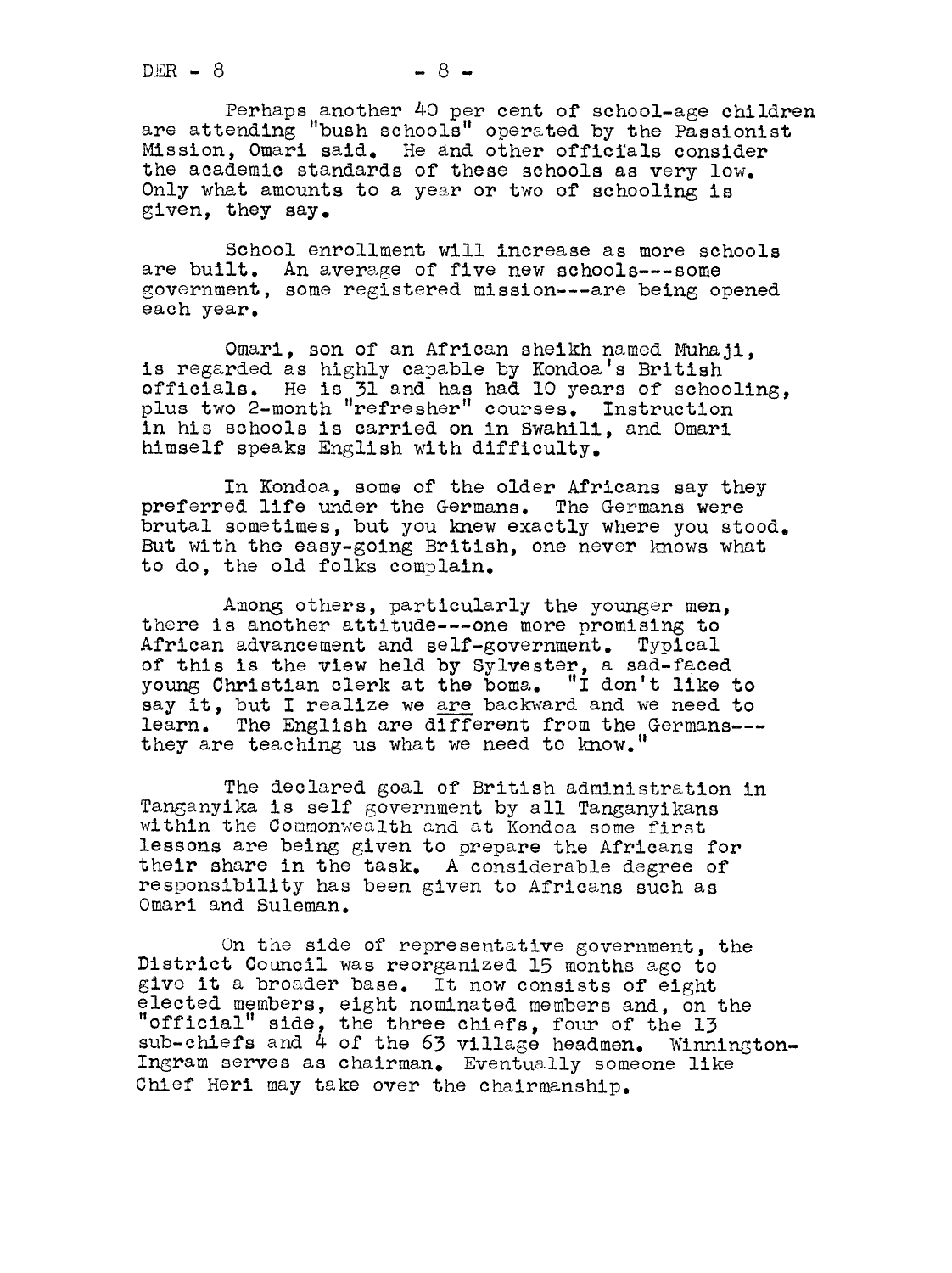$DER - 8$  -9-

The nominated members are picked by Winnington-Ingram after conferring with various African leaders. He tries to select men considered to be influential and to be "go-getters ---men not necessarily too satisfied with things. He has found that the nominated members tend to contribute more to District Council meetings than other members.

Subject to approval by the British administration, the District Council enacts by-laws, sets the local property tax rate\* and decides on expenditures. (Total revenue last year of the Native Authority Treasury was  $E27,900$ or  $$78,957$ . Total expenditure was  $L24,400$  or  $$69,052$ . The balance in the treasury at year's end was £30,500 or \$86,315. )

The treasurer is Mfaume s/o Risasi, a 48-year-old member of the Wasumbwa tribe who received three years of schooling in German times. He handles all day to day business transactions and keeps the books. He speaks no English and keeps his written records in Swahill.

After the District Council has decided upon, say, construction of a new school building, the work is carried out by the Native Authority Works Department, headed by Mganga s/o Kingu, the 29-year-old department supervisor. Mganga has several artisans and at times up to 200 laborers working for him. He will select the site for the new building, work out the design and supervise the construction.

Mganga, an Mnyiramba tribesman, received seven years of schooling, then went to Dar es Salaam, Tanganyika's capital, for five years of training in carpentry at a government school. Returning to Kondoa, he spent three years as a carpenter for the Native Authority and has been supervisor for six years. He is a good soccer player and has played on the Tanganyika team for several years in the Gossage Cup matches between Tanganyika, Kenya, Uganda and Zanzibar.

Chiefs like Herl, in addition to implementing policy of the District Council and carrying out orders from the administration on government matters, have the responsibility of conducting their courts and hearing appeals from the sub-chiefs' courts. The native courts hear cases such as land disputes and misdemeanors. Winnington-Ingram and his District Officers or assistants---R. J. Hildesley and Don Barton---hear more serious cases. In crimes such as murder, they conduct preliminary hearings, then forward the transcript to a higher court for trial.

\* Each adult male pays a head tax of 16 shillings  $(*2.24)$ ---set by the central government, and the District Council's local rate of 4 to 30 shillings ( $$0.56$  to  $$4.20$ ).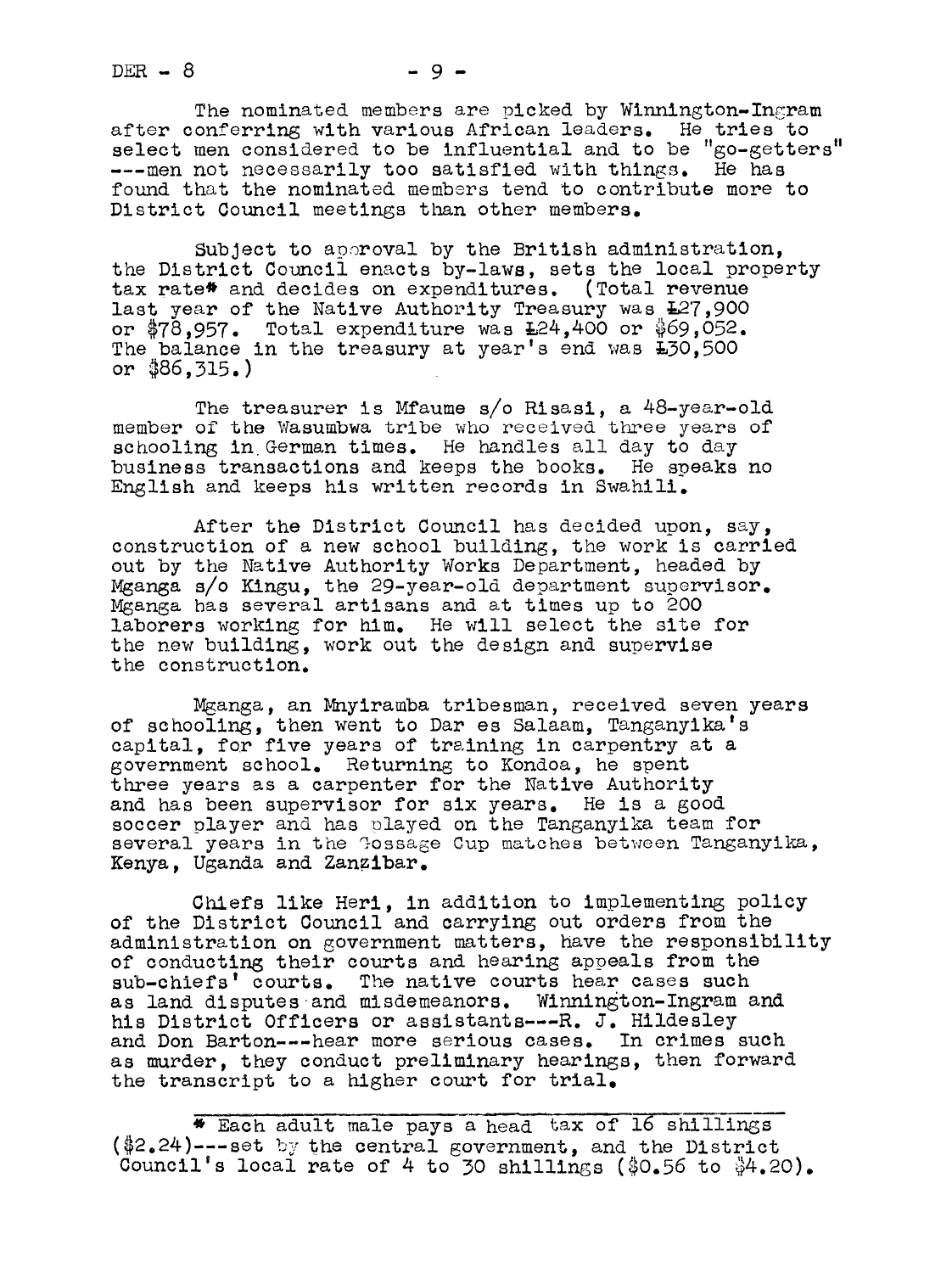The other day, while on a four-day foot safari in the district with Winnlngton-Ingram, I decided to climb Mkonga Mountain, also known as Ghost Mountain. It is the highest point in the district (nearly 7,200 feet) and the top, blessed by a good rainfall from low clouds, is covered with forest. The top also is the dwelling place for various sometimes evil spirits who, the Africans say, must be placated with an offering if one wants to venture into their lair.

Winnington-Ingram and I were camped at the time at Haubi, a tiny village next to a lake and near the foot of the mountain. He was to hold a baraza or "Town Hall meeting"with the local Africans later in the morning, then walk to another village called Pahl for another baraza the next day. I was to descend on the other side of the mountain and meet him at Pahl toward dinnertime.

With three porters, I started up at 9:15 a.m. One carried a pair of field glasses, one carried my lunch and the other carried my Jacket. The first hour was spent hiking up the eroded lower slopes of the mountain. Higher up we passed through a strip of thick bush. Then, at ll a.m., we reached the rain forest.

There was an instant change. The bush had been hot and dusty, but in the forest the air was cool and moist. Towering podo trees blotted out the sun. Underneath this canopy, the earth, no longer bare and cracked, was black, soggy and covered with lush vegetation.

Near the top we made our first offering to the Spirits. The first porter plucked a few blades of grass and handed me one. Then he spat on his blade and placed it in the hollow of a tree. I dld llkewi se.

If one fails to do this, I was told in Swahili and pidgin English, one will be bewitched. He may be charged by a buffalo (be-buffaloed?)---there are many of them dwelling in the forest---or he may get lost or fall off a precipice. The porter stopped at three more trees to repeat the process, then, satisfied that the magic was powerful enough, led the way to the top.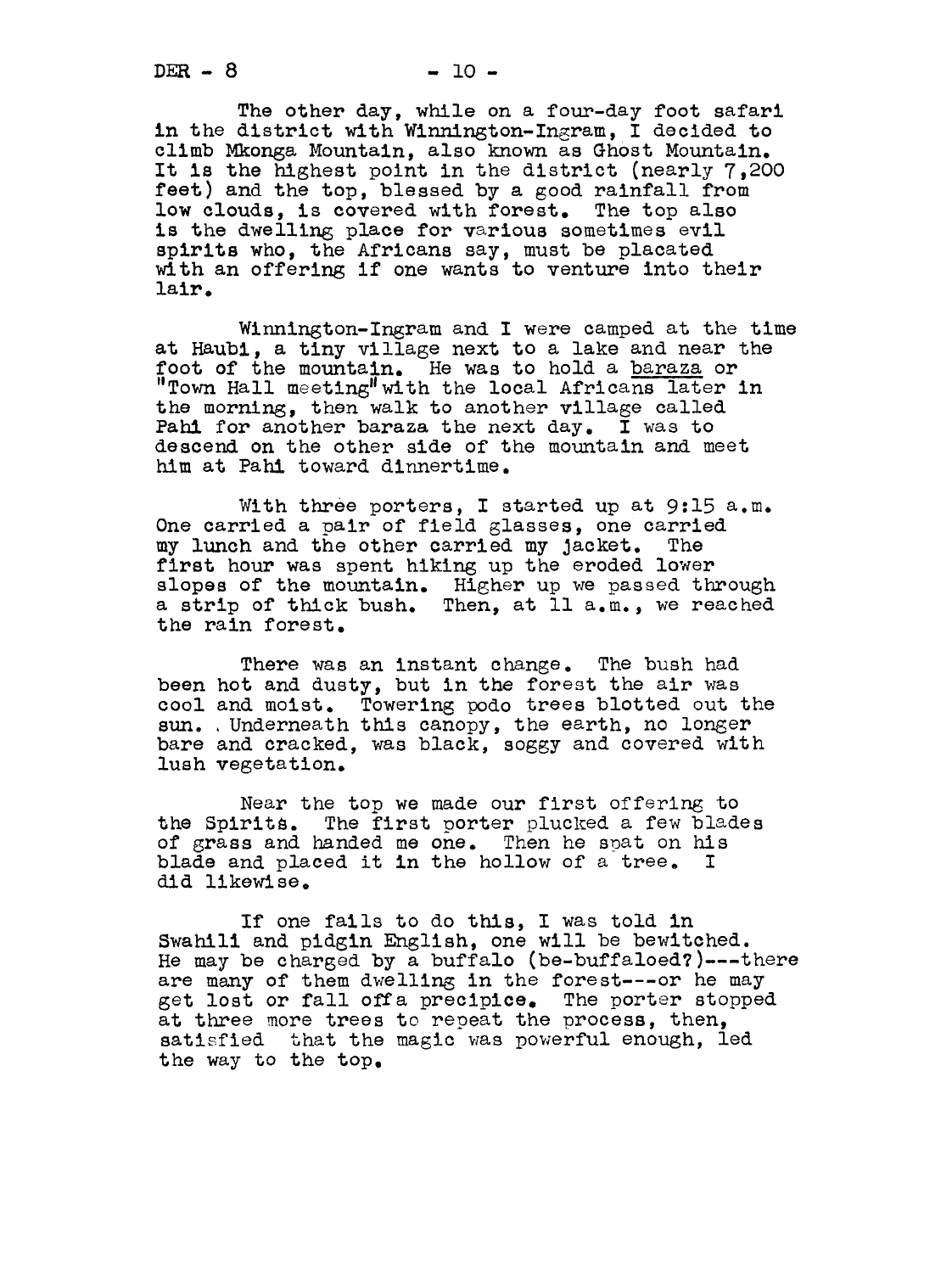$DER = 8$   $-11$   $-$ 

We had lunch at the highest point---atop a huge boulder from which one gets a view of 40 to 50 miles in all directions. In the center of the boulder was a mound of stones and the Africans started pulling the mound apart. What was this? The shrine of the Spirits? An ancestral worship altar? The last stone was removed and I looked at what they wanted me to see-- a small metal plate with the words: "Tanganyika Triangulation Survey.

Below the boulder a buffalo crashed around in the brush. I wished that <sup>I</sup> had a rifle to go with the blades of grass. But the buffalo kept his distance.

When we got to the bottom of the mountain and had started down the road to Pahi, six miles away, I realized that I had been bewitched anyway. I had left my exposure meter oh the top. Prompted by a lO shilling reward (\$1.40), two of the weary porters climbed back to look for it. I got to Pahi at 6 p.m. and they showed up at 8:30---with the meter.

Back in Kondoa, I found that the village had been having peace for a few days. Mau Mau had broken down in front of Patel's duka. "Mau Mau mgonjwa," Ramazan declared gleefully ("Mau Mau's  $sick$  $\cdot$ <sup>"</sup>).

 $-0-$ 

From Nairobi comes news that the boycotts by the African population against riding on busses, smoking in public and patronizing Asian restaurants are continuing.\* When troops were moved into the city on September 30, there were hopes, based on the fact that a few more Africans were venturing aboard busses, that the boycotts might be ending. But these hopes have since been dispelled.

More barbed wire is going up in Nairobi. The authorities are fencing in seven of the African locations. They said the fences were not designed to keep loyal Africans in the locations, but to prevent gangsters from roaming from one to another.

\* Reported in DER- 7.